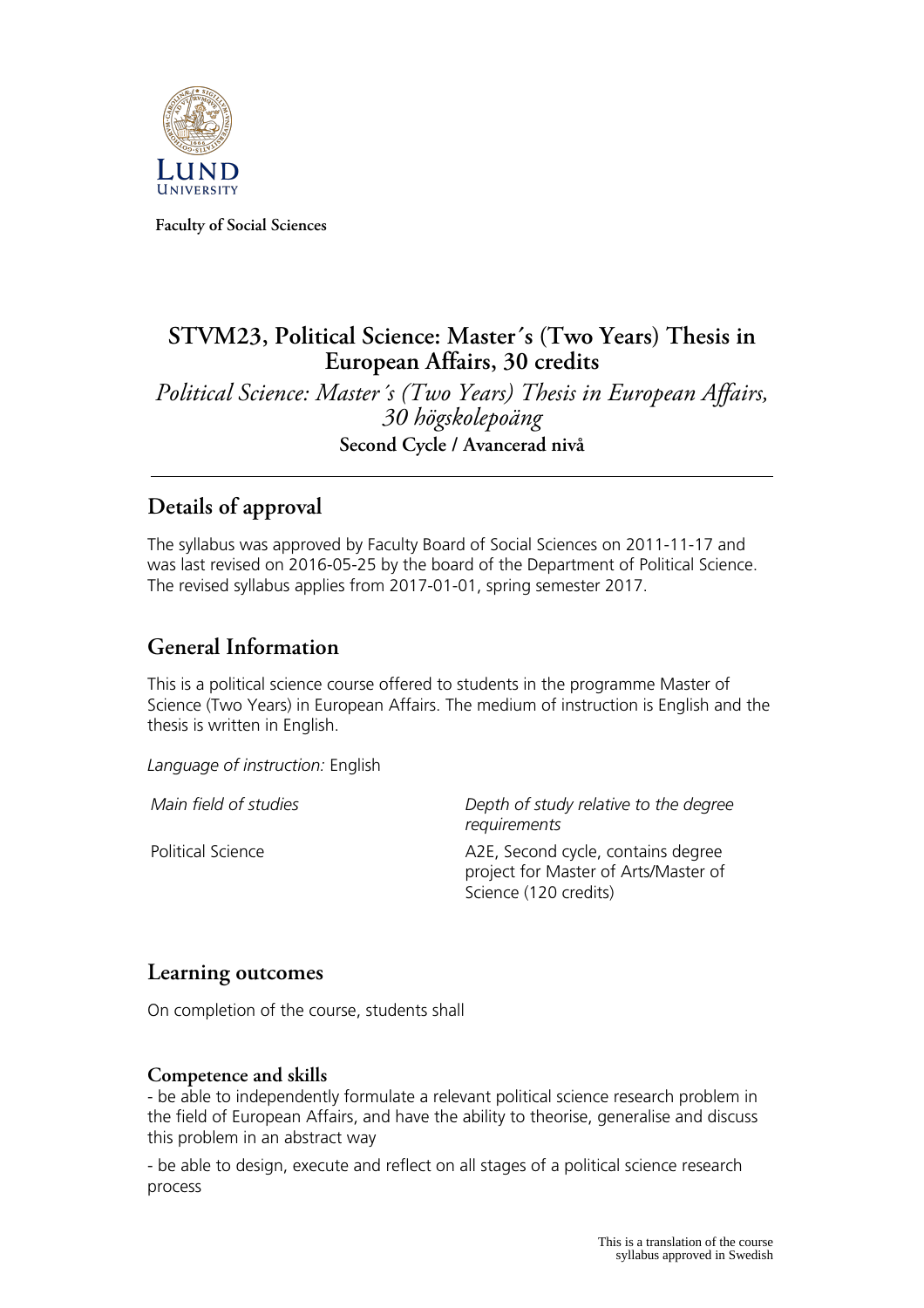- be able to summarize, review, evaluate and criticize other studies in political science

- be able to communicate the results of learning and research processes to different kinds of recipients within a given time frame, both in writing and orally

- be able to follow the development of knowledge in political science and the research on European Affairs, and master techniques for making proper academic references

- demonstrate a critical attitude towards knowledge, learning, politics and society

- be able to contribute to a common learning environment and to the group dynamic aspects of learning.

- be able to demonstrate knowledge about scientific channels of communication, and be able to monitor the academic development within their field of study and employ referencing systems

#### **Course content**

The course implies that the students design and execute a scientific inquiry on their own. The students should identify a relevant research problem in the field of European Affairs, select an appropriate method, process a comprehensive theoretical and empirical material, and report the findings in the form of a written text. The work process is guided by a supervisor appointed by the department. Whereas the supervisor provides constructive feedback on the basic structure of the inquiry, the course represents an independent research effort, and responsibility for the final product rests with the authors themselves.

# **Course design**

The course is based on a combination of different teaching and learning activities. These include lectures, individual guidance, self-directed studies and seminars. Students formulate their initial ideas in a short thesis plan that is discussed collectively at a special seminar. Time is also provided for individual meetings with the supervisor. The finished thesis is examined at a concluding examination seminar. Given the nature of writing a thesis, the core activity is nevertheless the student's individual research efforts.

The assessment of the course is based primarily on the quality of the thesis, but also on how well this is defended at the examination seminar, as well as the author's efforts when serving as a discussant of other theses in the group.

Participation in the seminars is compulsory.

#### **Assessment**

In addition to the regular examinations, extra examinations will be organised each semester.

The time allocated for supervision is limited to the semester when the student was first registered for the course. Exceptions can be made if there are special reasons.

*Subcourses that are part of this course can be found in an appendix at the end of this document.*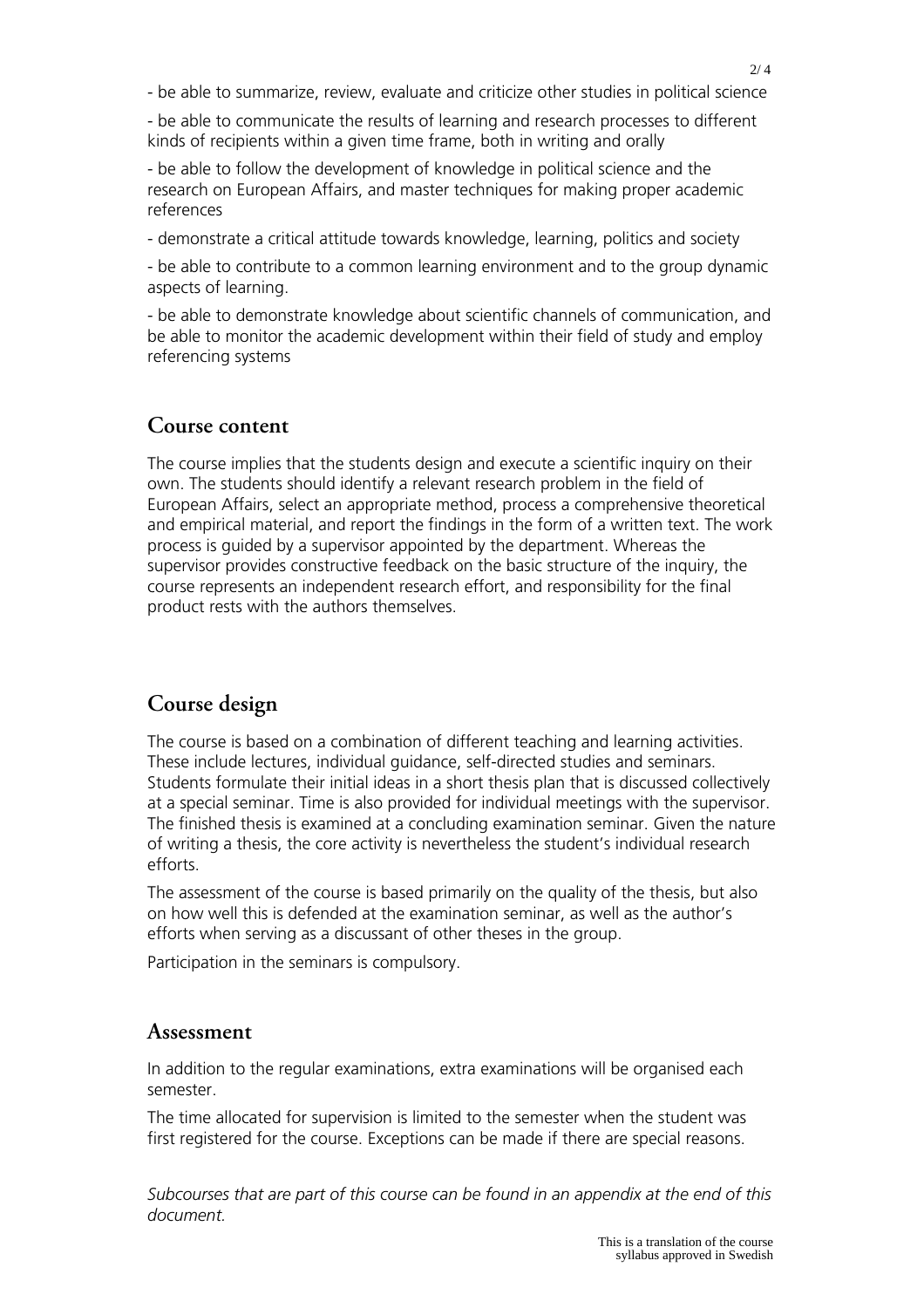# **Grades**

Marking scale: Fail, E, D, C, B, A.

The grades awarded are A, B, C, D, E or Fail. The highest grade is A and the lowest passing grade is E. The grade for a non-passing result is Fail.

The student's performance is assessed with reference to the learning outcomes of the course. For the grade of E the student must show acceptable results. For the grade of D the student must show satisfactory results. For the grade of C the student must show good results. For the grade of B the student must show very good results. For the grade of A the student must show excellent results. For the grade of Fail the student must have shown unacceptable results.

At the start of the course students are informed about the learning outcomes stated in the syllabus and about the grading scale and how it is applied in the course.

# **Entry requirements**

To be eligible for the course the student must have passed at least 60 higher education credits of courses in the programme Master of Science (Two Years) in European Affairs, including 15 higher education credits in Methodology in Social Sciences.

# **Further information**

The thesis should be registered in an open access database belonging to Lund University. The level of publication is decided by the student.